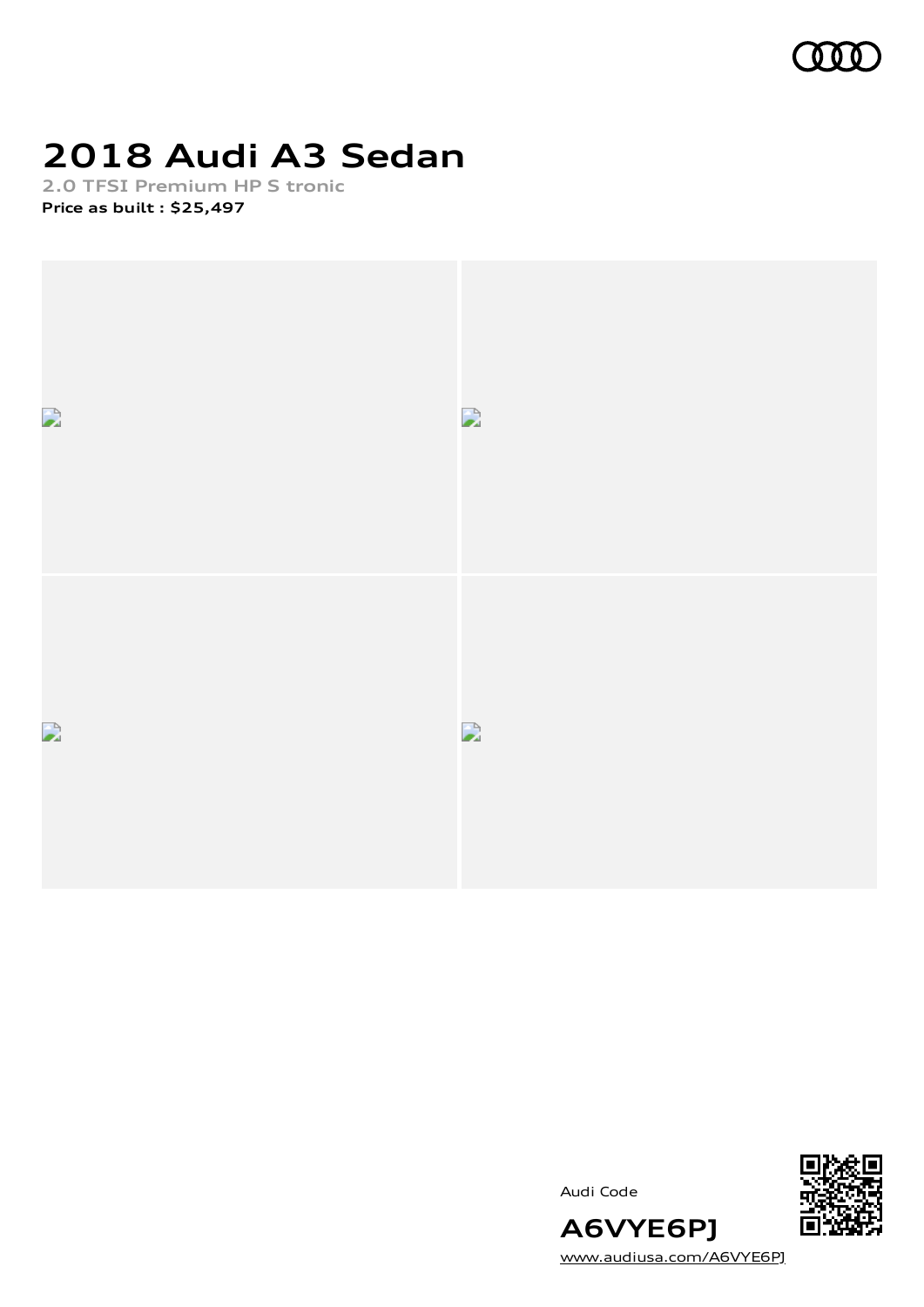# **Summary**

**Audi 2018 Audi A3 Sedan** 2.0 TFSI Premium HP S tronic

**Price as buil[t](#page-10-0)** \$25,497

#### **Exterior colour**

Brilliant Black

**Interior colour**

#### $\overline{\phantom{a}}$

## **Further Information** Type of vehicle Used car Mileage 46,448 miles

No

**Warranty**

### **Audi Code**

A6VYE6PJ

**Your configuration on www.audiusa.com** [www.audiusa.com/A6VYE6PJ](https://www.audiusa.com/A6VYE6PJ)

**Commission number** a0a5cd940a0e0971574e

### **Technical Specifications**

Seats Black Dashboard Black Carpet Black Headliner Black

| Engine type                  | Four-cylinder                                 |
|------------------------------|-----------------------------------------------|
| stroke                       | Displacement/Bore and 1,984/82.5 x 92.8 cc/mm |
| Torque                       | 221 @ 1,600 - 4,300 lb-ft@rpm                 |
| Top track speed              | 130 mph mph $1$                               |
| Acceleration (0 - 60<br>mph) | 6.6 seconds seconds                           |
| Recommended fuel             | Premium                                       |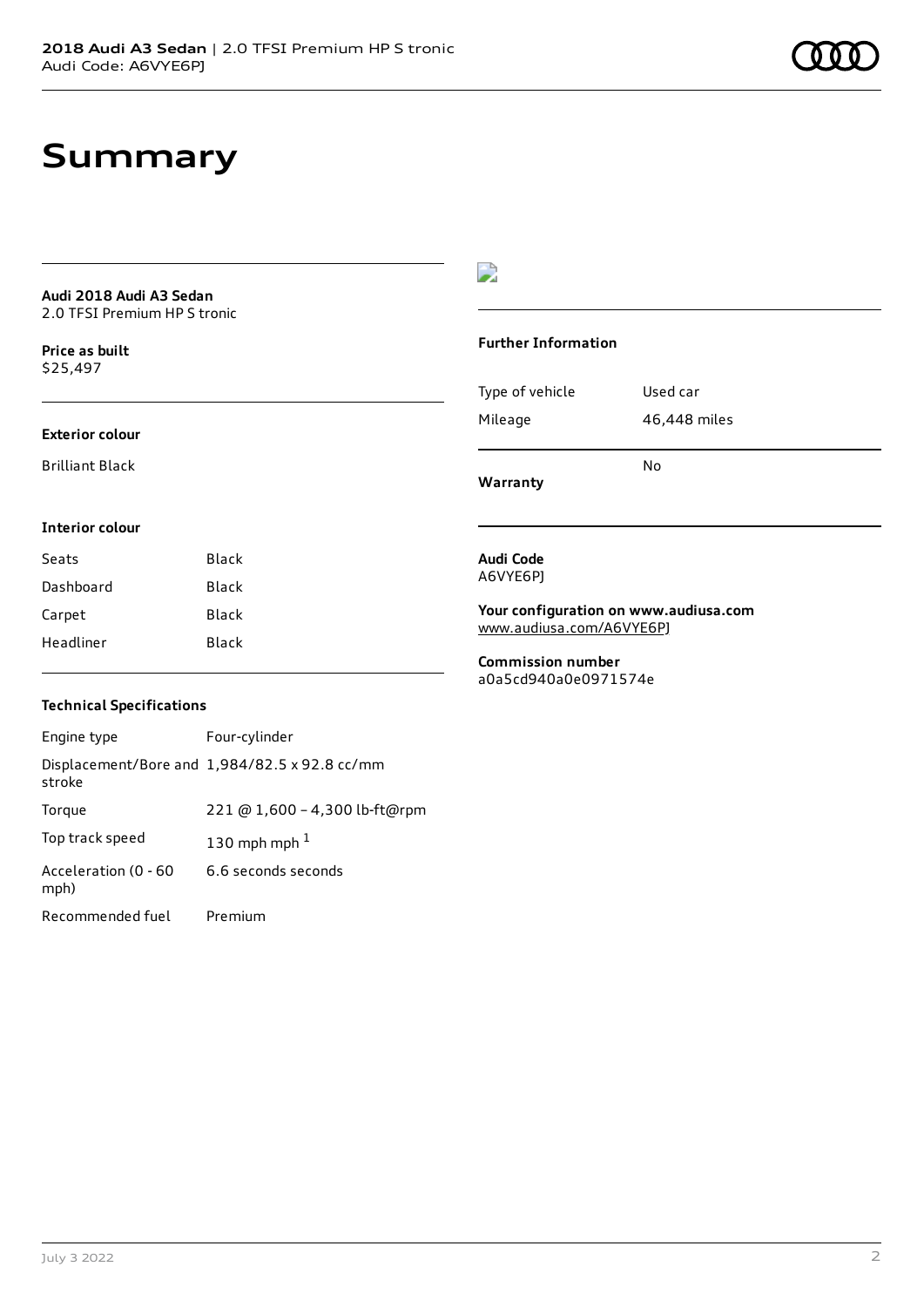# **Equipment**

Brilliant Black

Audi advanced key-keyless start, stop and entry

18" 5-double-spoke design bi-color finish wheels

Convenience package

Ambient LED interior lighting package

Audi smartphone interface including Apple CarPlay™ and Google™ Android Auto™ for compatible devices

Connectivity package

MMI® radio







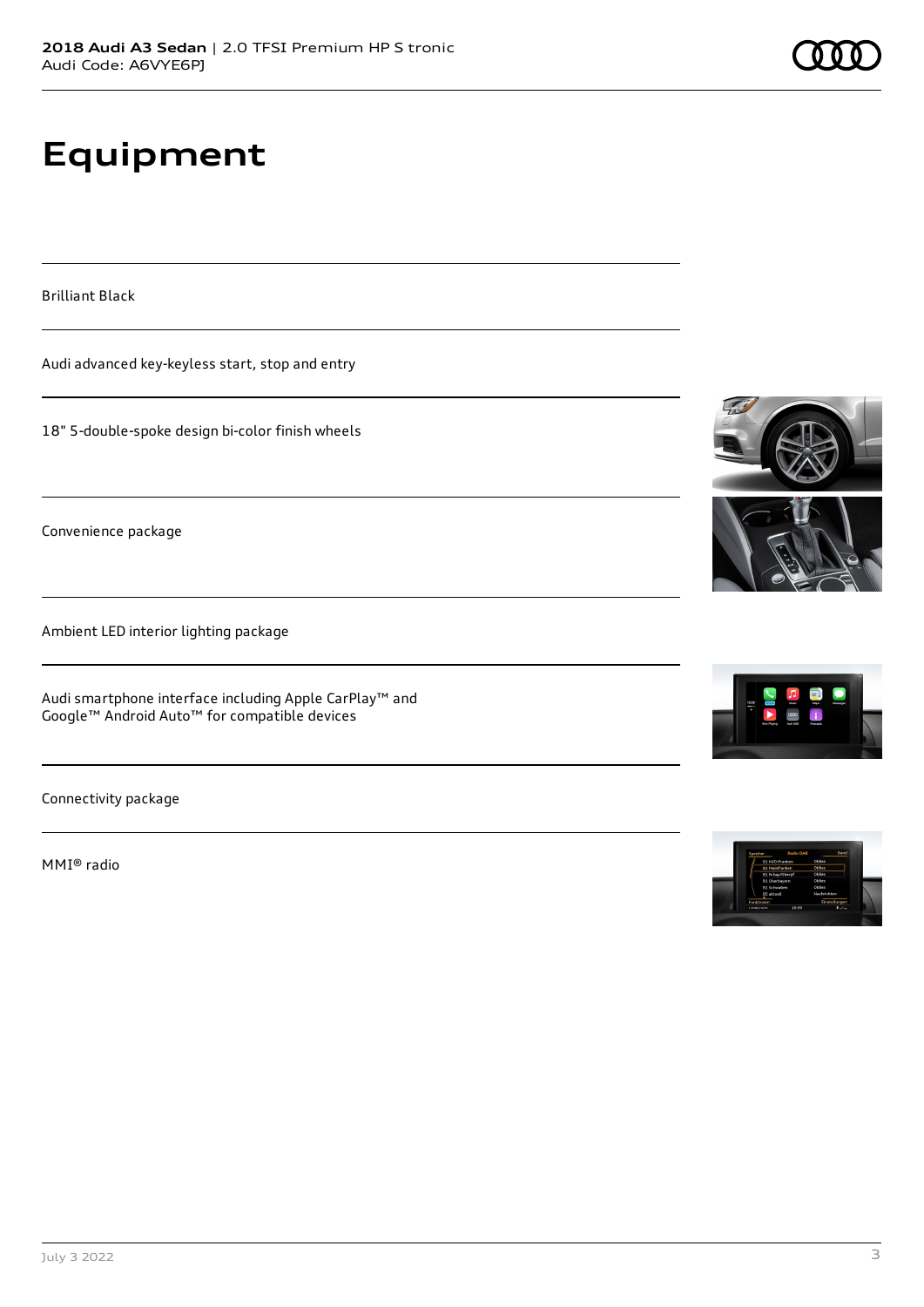# **Standard features**

### **Safety and Security**

| 4UB             | Driver and front-passenger advanced airbags                         |
|-----------------|---------------------------------------------------------------------|
| 1 A S           | Electronic Stability Control (ESC) with<br>traction control (ASR)   |
| UH <sub>1</sub> | Electromechanical parking brake                                     |
| 8T2             | Cruise control with coast, resume and<br>accelerate features        |
| 6Y8             | Top track speed of 155 mph                                          |
| 4H3             | Integrated child door locks in rear doors                           |
| 1 N 3           | Electromechanical power steering                                    |
| 7K6             | Tire-pressure monitoring system                                     |
| 4X3             | Front thorax side airbags and Sideguard®<br>head curtain airbags    |
| 8N6             | Rain/light sensor for automatic windshield<br>wipers and headlights |
| 3B7             | Lower Anchors and Tethers for Children<br>(LATCH) in rear seats     |

#### **Exterior**

| 0P <sub>0</sub> | Dual exhaust outlets with chrome tips                    |
|-----------------|----------------------------------------------------------|
| 6XD             | Power-adjustable heated exterior side<br>mirrors         |
| 1S1             | Car jack                                                 |
| 9T 1            | Heated windshield washer nozzles                         |
| 0N4             | 4-link rear suspension                                   |
| 8TH             | Xenon plus headlights with LED daytime<br>running lights |
| 8TB             | Rear fog lights                                          |
| HX9             | 18" 225/40 all-season tires                              |
| 8SK             | LED taillights                                           |
| 4KC             | Side and rear windows in heat-insulating<br>glass        |

| <b>Exterior</b> |                                                                                                                   |
|-----------------|-------------------------------------------------------------------------------------------------------------------|
| 47F             | Black trim around exterior side windows                                                                           |
| <b>Interior</b> |                                                                                                                   |
| 011             | Aluminum interior package (climate control<br>vent and door handle surrounds, mirror and<br>window control trims) |
| 3FB.            | Panoramic sunroof                                                                                                 |
| 7M3             | Aluminum door sill inlays                                                                                         |
| 6NQ             | <b>Black cloth headliner</b>                                                                                      |
| 9AK             | Dual-zone automatic climate control                                                                               |
| 4L2             | Manual-dimming interior rear view mirror                                                                          |
| 1 XW            | Three-spoke multifunction steering wheel                                                                          |
| 6E3             | Front center armrest                                                                                              |
| 7F <sub>9</sub> | Leather-wrapped gear selector                                                                                     |
| 3 <sub>NU</sub> | Load-through facility                                                                                             |
| 7HA             | Without extended leather package                                                                                  |
| N4M             | Leather seating surfaces                                                                                          |
| 4A3             | <b>Heated front seats</b>                                                                                         |
| 5MA             | Micrometallic Silver inlays                                                                                       |

#### **Infotainment and Driver Assistance**

| Audi pre sense® front with pedestrian<br>6K2<br>protection |  |
|------------------------------------------------------------|--|
| Audi pre sense <sup>®</sup> basic<br>7W1                   |  |
| KA2<br>Rear view camera                                    |  |
| 9VD<br>Audi sound system                                   |  |
| 9S5<br>Driver information system                           |  |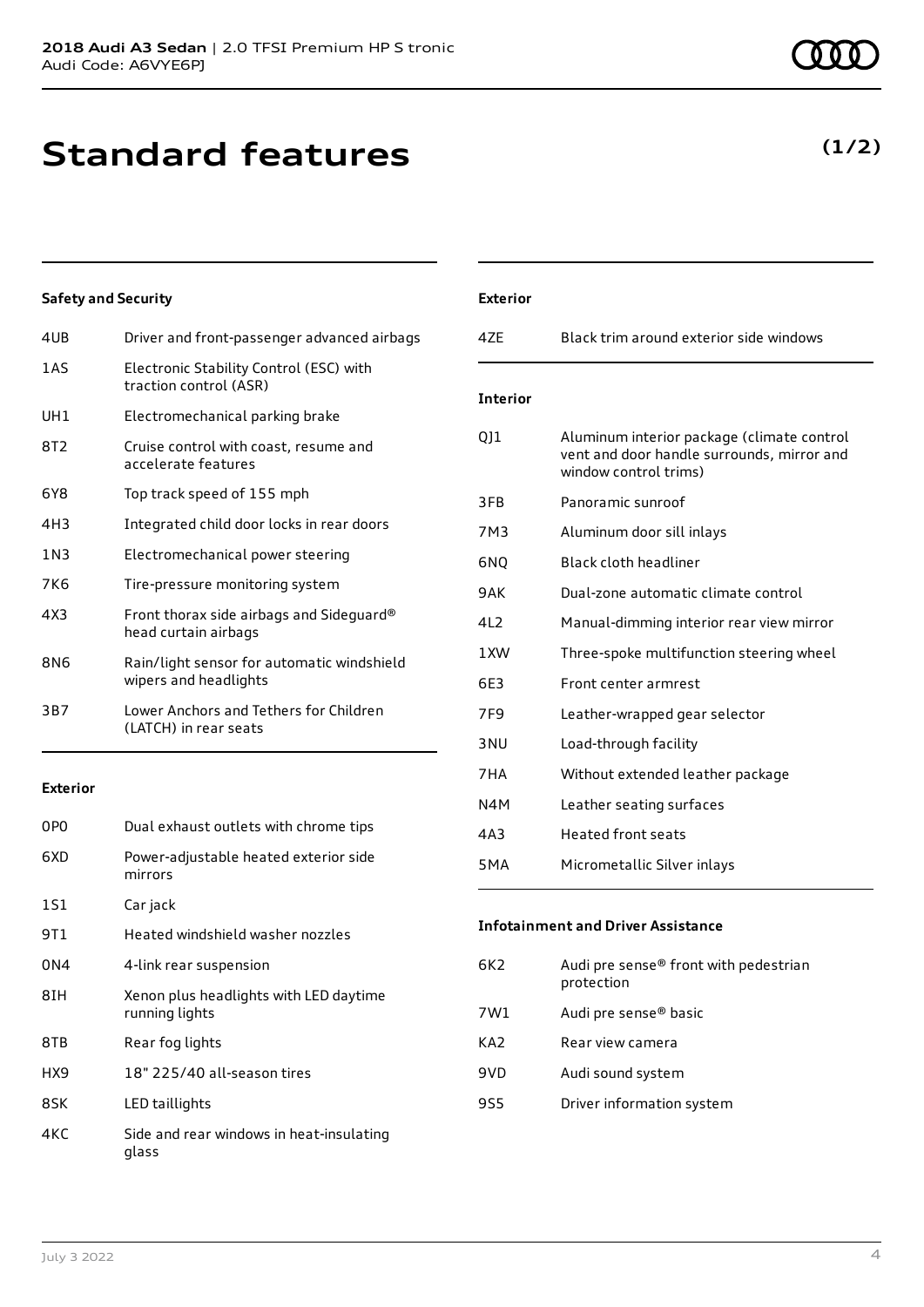**(2/2)**

# **Standard features**

#### **Infotainment and Driver Assistance**

| QV3 | Sirius XM <sup>®</sup> Satellite Radio |  |
|-----|----------------------------------------|--|
|     |                                        |  |

9ZX BLUETOOTH® wireless technology preparation for compatible devices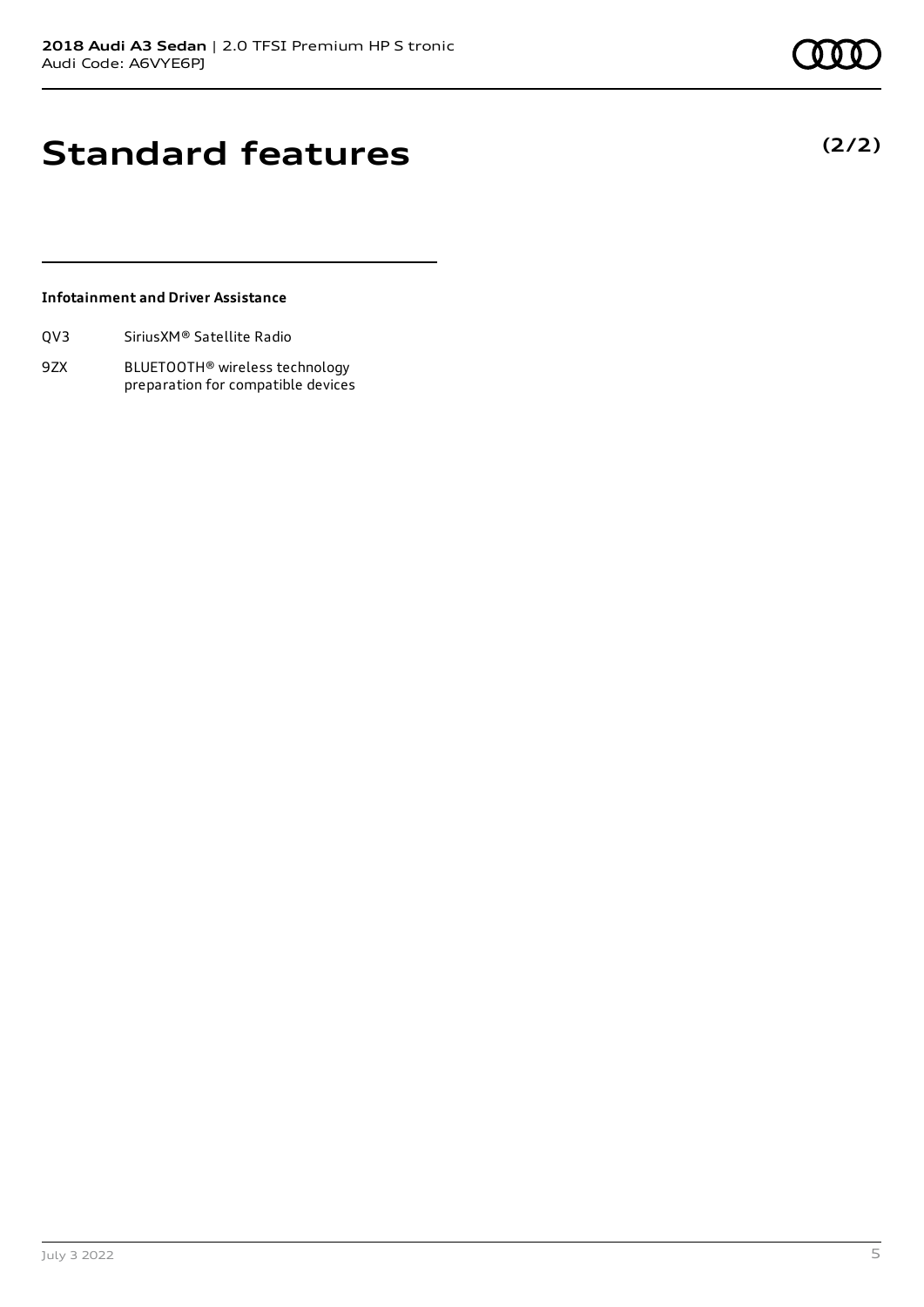# **Dealer remarks**

2018 Audi A3 2.0T Premium FrontTrak FrontTrak 6-Speed Automatic S tronic 2.0L 4-Cylinder TFSI

At the new Audi Lakeland, we provide you with all the FACTS you need to make the most intelligent buying decision possible. These FACTS include the Financial market analysis, Carfax history report, Repair and maintenance history and the Services that we have completed on the vehicle prior to sale. Schedule your customized presentation and demonstration drive today at the brand new Audi Lakeland. 1215 Griffin Rd Lakeland FL 33805. 863-284-0880. Recent Arrival! 26/35 City/Highway MPG

Awards:

\* 2018 KBB.com 10 Most Awarded Brands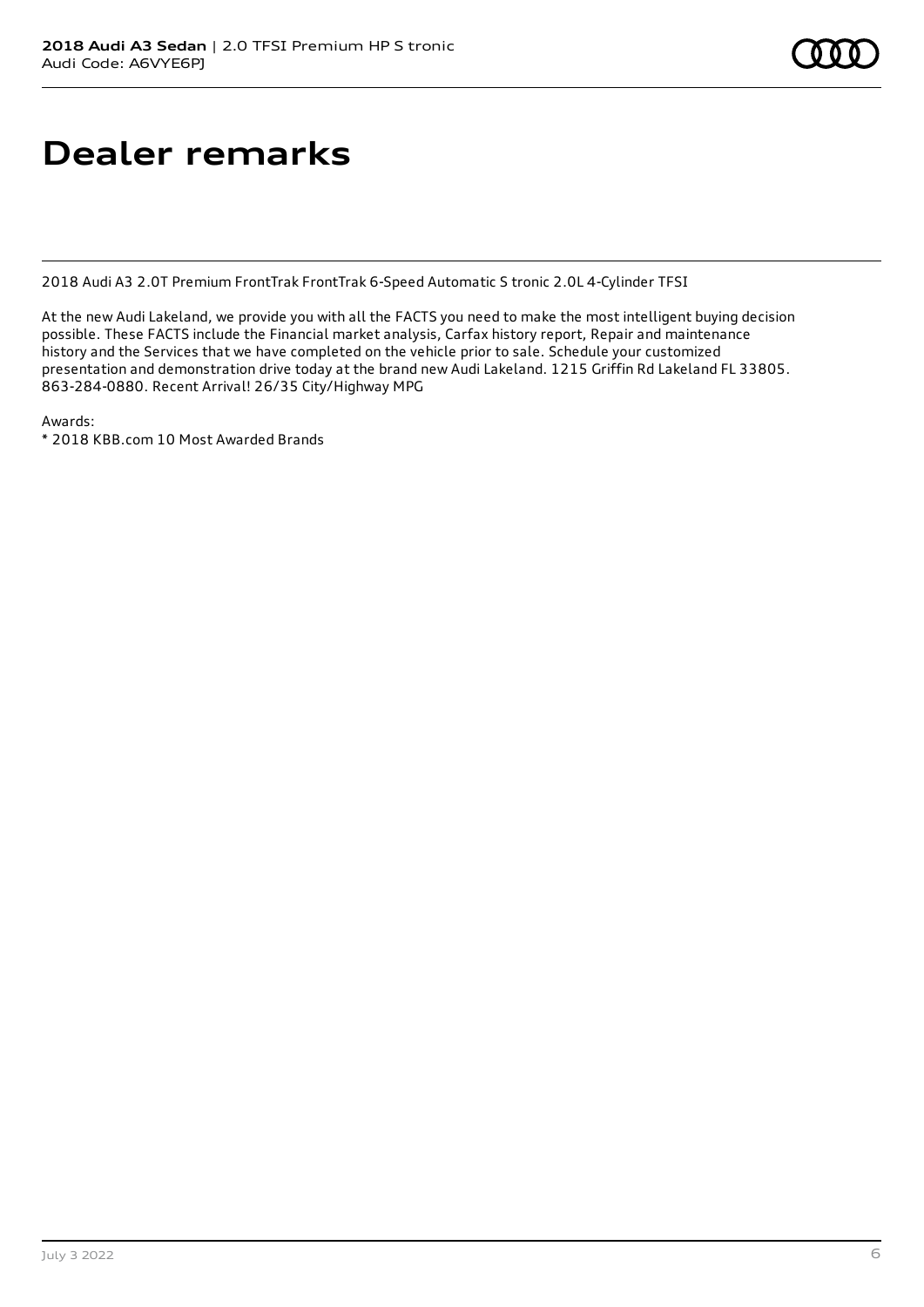# **Technical Specifications**

#### **Engineering | Performance**

| Four-cylinder                 | Gear ratios: 6th                                                                                                    | 0.755:1               |  |
|-------------------------------|---------------------------------------------------------------------------------------------------------------------|-----------------------|--|
| 40                            | Gear ratios: 7th                                                                                                    | 0.635:1               |  |
| 2.01                          | Gear ratios: Reverse                                                                                                | 2.901:1               |  |
| 186 @ 4,400 - 6,000 @ rpm     | Drivetrain type                                                                                                     | S tronic <sup>®</sup> |  |
| 221 @ 1,600 - 4,300 lb-ft@rpm | Gear ratios: Final Drive                                                                                            | $1$ st-5th 4          |  |
| 16-valve DOHC                 |                                                                                                                     | Reverse 3             |  |
|                               | Gear ratios: 4th                                                                                                    | 0.925:1               |  |
|                               | Transmission                                                                                                        | Seven-sp              |  |
| Cast-iron                     |                                                                                                                     | automati<br>wheel dri |  |
|                               | Gear ratios: 5th                                                                                                    | 0.705:1               |  |
| Aluminum-alloy                | Gear ratios: 2nd                                                                                                    | 2.750:1               |  |
|                               | Gear ratios: 3rd                                                                                                    | 1.767:1               |  |
| 130 mph mph                   | Gear ratios: 1st                                                                                                    | 3.400:1               |  |
|                               | 6.6 seconds seconds<br>Induction/fuel injection Turbocharged/TFSI®<br>Displacement/Bore and 1,984/82.5 x 92.8 cc/mm |                       |  |

#### **Electrical system**

| Alternator | 14 Volts - 320A |
|------------|-----------------|
| Battery    | 12 Volts - 59Ah |

### **Transmission | Drivetrain**

| Gear ratios: 6th     | 0.755:1                                                                                            |
|----------------------|----------------------------------------------------------------------------------------------------|
| Gear ratios: 7th     | 0.635:1                                                                                            |
| Gear ratios: Reverse | 2.901:1                                                                                            |
| Drivetrain type      | S tronic® dual-clutch                                                                              |
|                      | Gear ratios: Final Drive 1st-5th 4.769: 1, 6th-7th &<br>Reverse 3.444: 1                           |
| Gear ratios: 4th     | 0.925:1                                                                                            |
| Transmission         | Seven-speed S tronic <sup>®</sup> dual-clutch<br>automatic transmission with front-<br>wheel drive |
| Gear ratios: 5th     | 0.705:1                                                                                            |
| Gear ratios: 2nd     | 2.750:1                                                                                            |
| Gear ratios: 3rd     | 1.767:1                                                                                            |
| Gear ratios: 1st     | 3.400:1                                                                                            |

#### **Steering**

| Steering type                              | Electromechanical power steering<br>system |
|--------------------------------------------|--------------------------------------------|
| Turning diameter, curb- 36.1 ft<br>to-curb |                                            |
| Steering ratio                             | 15.3:1                                     |

#### **Suspension**

| Front axle | MacPherson strut front suspension |
|------------|-----------------------------------|
| Rear axle  | Four-link rear suspension         |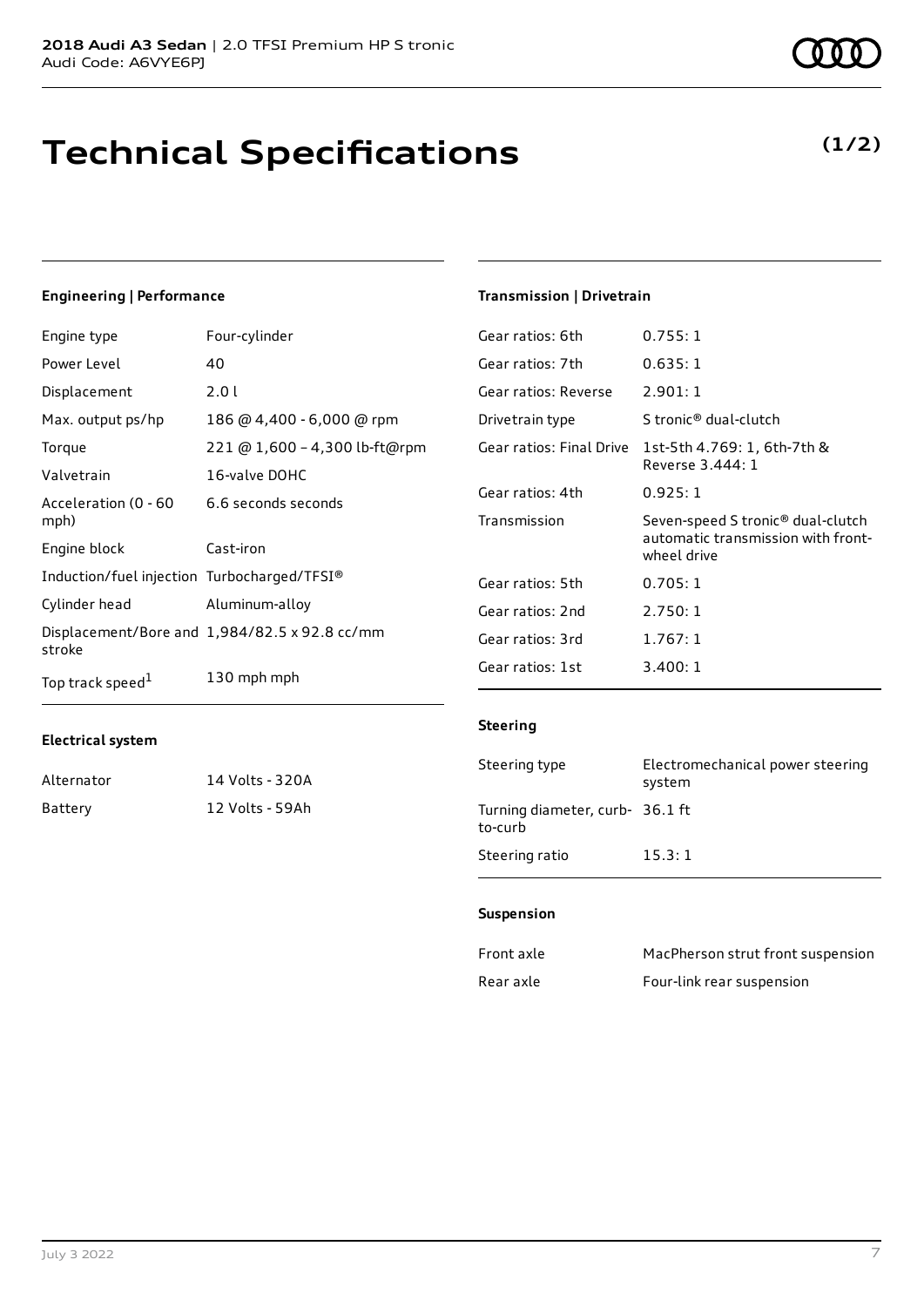# **Technical Specifications**

#### **Brakes**

| <b>Front brakes</b>  | 12.3 (ventilated disc) in                                                                         | Seating capacity                     |
|----------------------|---------------------------------------------------------------------------------------------------|--------------------------------------|
| Rear brakes          | 10.7 (solid disc) in                                                                              | Shoulder room, re                    |
| Parking brake        | Electromechanical                                                                                 | Head room with f<br>sunroof          |
| <b>Body</b>          |                                                                                                   | Leg room, rear                       |
|                      |                                                                                                   | Shoulder room, f                     |
| Material             | Lightweight construction<br>technology - fully galvanized steel<br>unibody with aluminum hood and | Head room with r<br>sunroof          |
|                      | front subframe                                                                                    | Leg room, front                      |
| Corrosion protection | Multistep anti-corrosion protection                                                               | Cargo volume, re<br>seatbacks un/fol |

#### **Warranty | Maintenance**

| Warranty    | 4-year/50,000-mile Audi New<br>Vehicle Limited Warranty                       |
|-------------|-------------------------------------------------------------------------------|
| Maintenance | 12-month/10,000-mile (whichever<br>occurs first) NO CHARGE first<br>scheduled |

#### **Exterior Measurements**

| Height                        | 55.7 in                       |
|-------------------------------|-------------------------------|
| Length                        | 175.5 (175.7 with S line®) in |
| Wheelbase                     | 103.8 in                      |
| Drag coefficient              | 0.30 Cw                       |
| Overall width with<br>mirrors | 77.2 in                       |
| Track rear                    | 60.1 in                       |
| Track front                   | $61.2$ in                     |
| Curb weight                   | 3,197 lb                      |

#### **Interior measurements**

| Seating capacity                          | 5                     |
|-------------------------------------------|-----------------------|
| Shoulder room, rear                       | 53.0 in               |
| Head room with front<br>sunroof           | $36.5$ in             |
| Leg room, rear                            | 35.1 in               |
| Shoulder room, front                      | 54.8 in               |
| Head room with rear<br>sunroof            | $36.1$ in             |
| Leg room, front                           | 41.2 in               |
| Cargo volume, rear<br>seatbacks up/folded | 12.3/N/A cu ft, cu ft |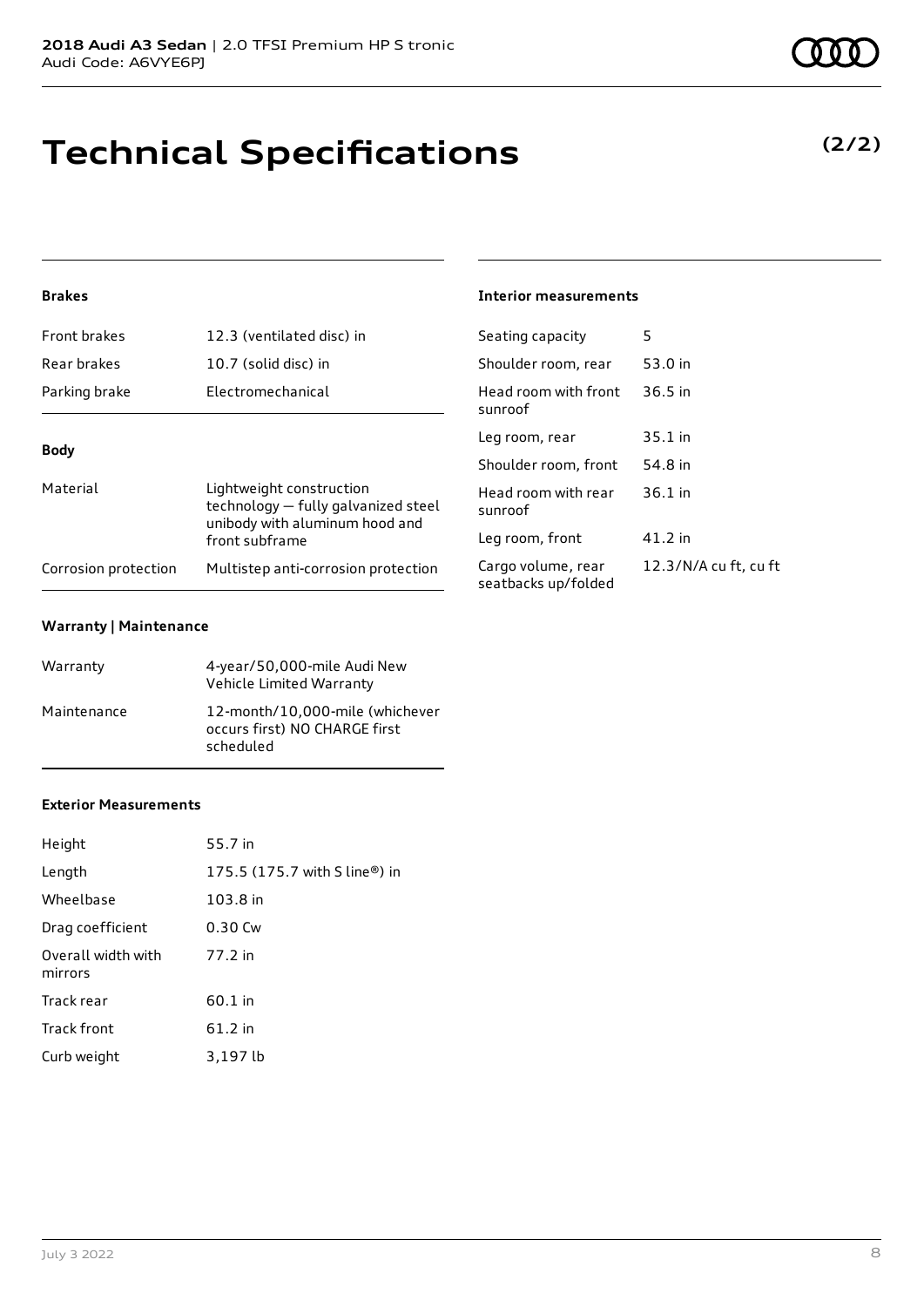## **Consumption- and emission**

#### **Consumption by NEDC**

| urban       | $26$ mpg |
|-------------|----------|
| extra-urban | 35 mpg   |
| combined    | 29 mpg   |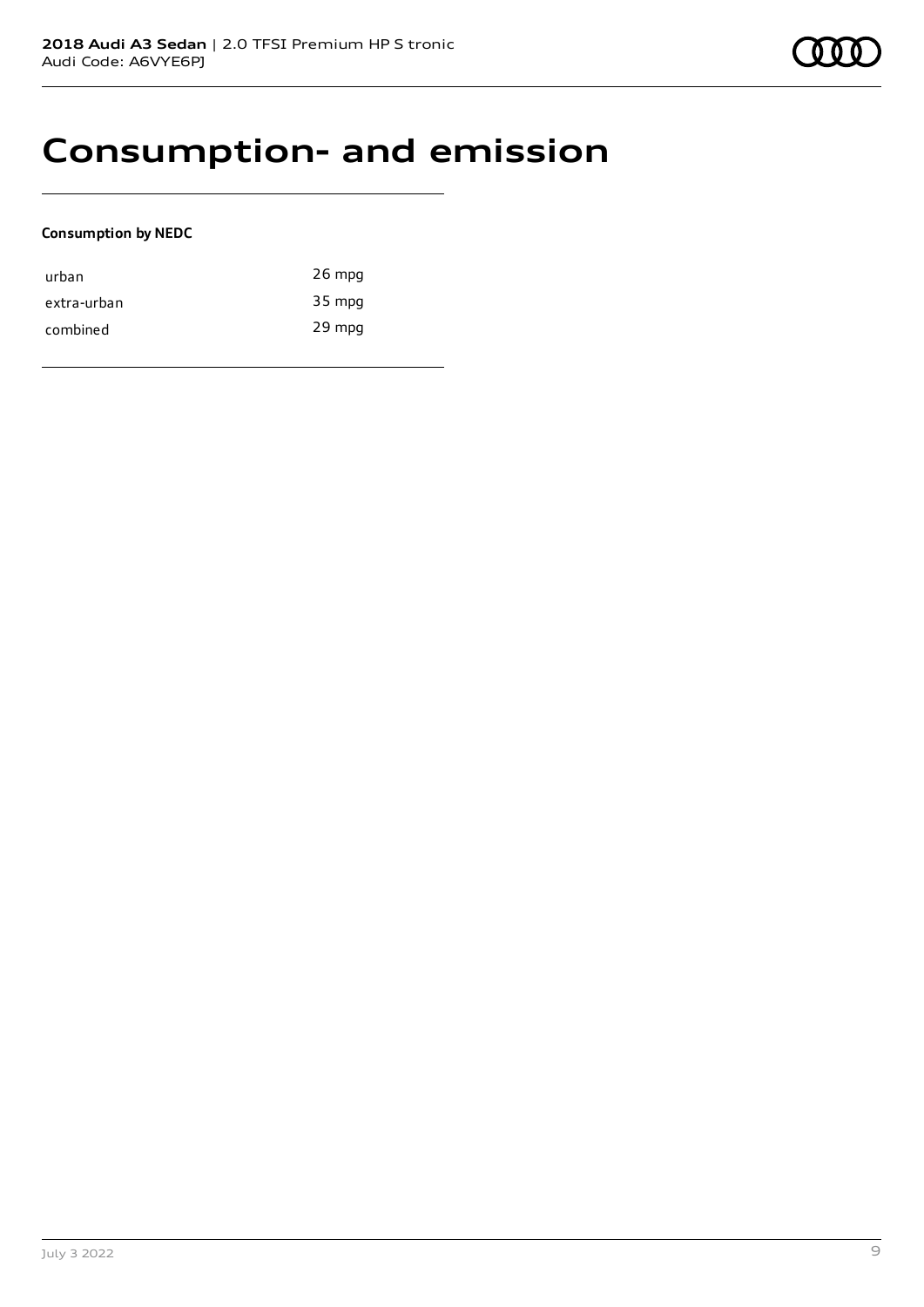## **Contact**

Dealer **Audi Lakeland**

1215 Griffin Road 33805 Lakeland FL

Phone: 8632840880 FAX: 8632840686

www: [https://www.audilakeland.com](https://www.audilakeland.com/)